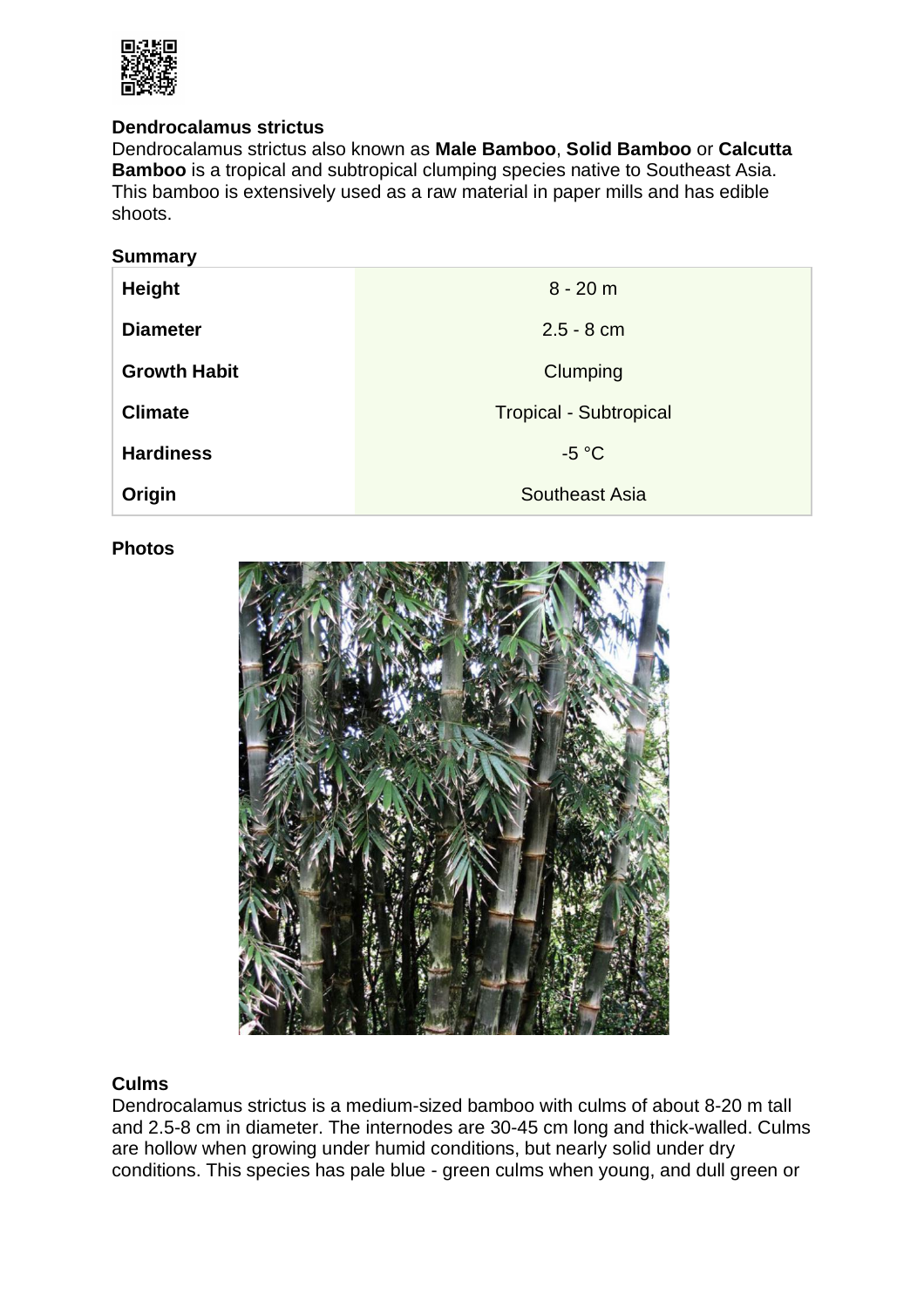

yellow culms on maturity, which can slightly zig-zag from the middle towards the top. Its nodes are somewhat swollen and basal nodes are often rooting.

# **Branches**

Many clustered branches with 1 larger dominant branch. The lower nodes often have branches.

### **Leaves**

Leaf size is variable as they are smaller in dry locations and bigger in moist areas, sizes vary between 5-25 cm long and 1-3 cm broad.

### **Flowering**

Gregarious flowering cycle varies from 25-45 years. This does not mean that all the clumps of a tract flower at the same time. It commences with intensive sporadic flowering for 2-3 years, increasing progressively resulting in the flowering of all the clumps in a period of five years. Sporadic flowering is seen almost every year. Flowers appear from November to February and fruits are seen from February to April.

### **Habitat**

This species is mainly found in semi dry and dry deciduous forests, or as understory in mixed forests and teak plantations. It grows on hill slopes, ravines and alluvial plains from sea level up to 1,200 m. Dendrocalamus strictus prefers a low relative humidity and mean annual temperatures between 20°C - 30°C, but can withstand extreme temperatures (as low as -5°C and as high as +45°C).

The optimum annual rainfall is 1,000 - 3,000 mm, with 300 mm per month during the growing season, but is very drought resistant and grows rather well with only 750 - 1,000 mm rainfall per year. The species does not grow well on water-logged or heavy soils such as pure clay or a mixture of clay and lime. It rather prefers sandy loam soils with good drainage and a pH between 5.5 - 7.5.

#### **Uses**

Dendrocalamus strictus is extensively used as raw material in paper mills and also for a variety of purposes such as light construction, furniture, musical instruments, bamboo board, mats, sticks, agricultural implements, rafts, baskets, woven wares and household utensils. Young shoots are edible and used as food. Leaves are used as forage, and decoction of leaves and nodes and silicious matter is used in traditional medicine.